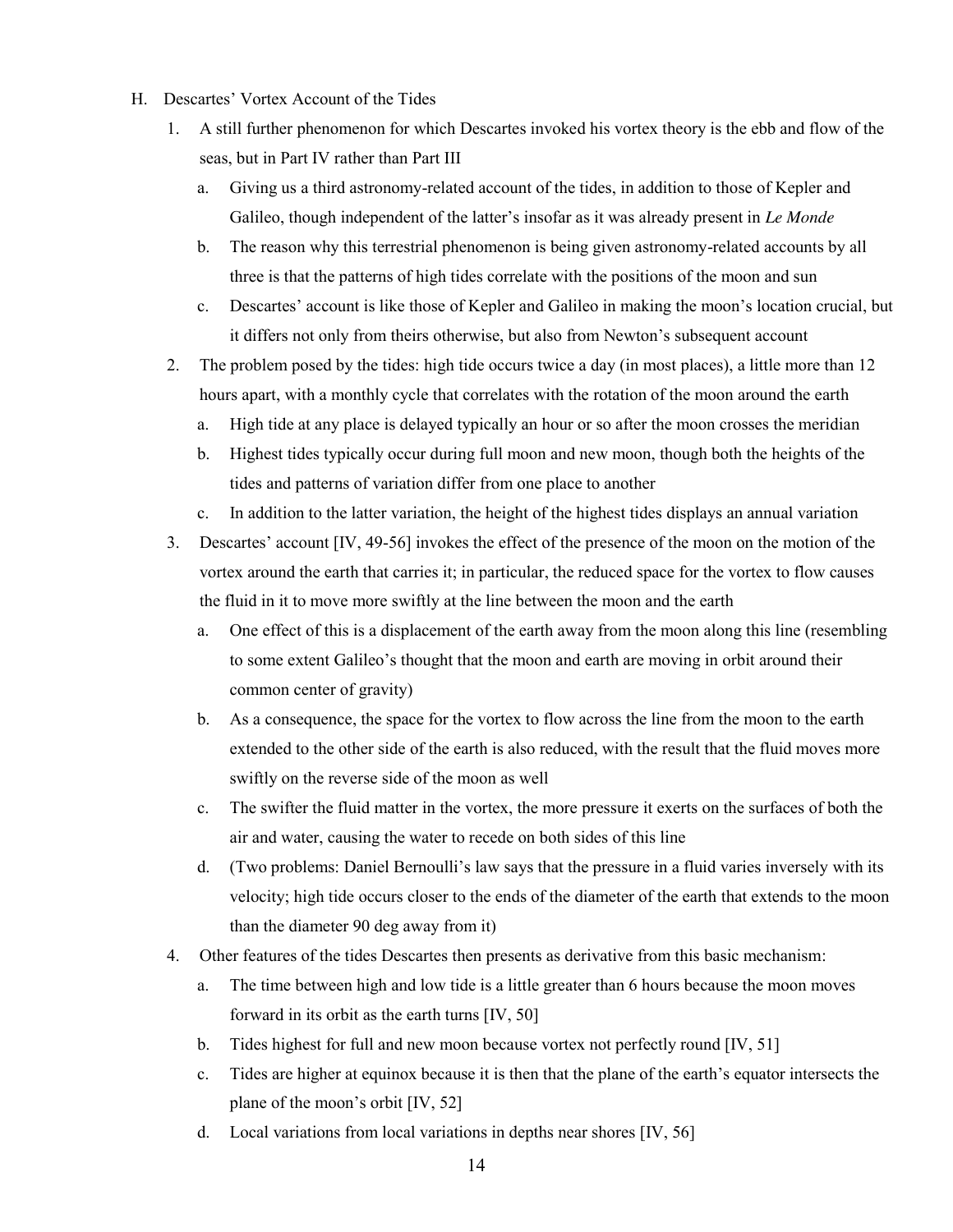- 5. Notice the feature common to three accounts: a celestial cause of a terrestrial phenomenon
	- a. Not a wild sounding idea, if only because of the long-standing tradition of astrology
	- b. Regardless, explaining the tides became a demand for astronomical theories

## III. Ramifications of the Vortex Theory

- A. A Candidate for the Underlying Physics
	- 1. One thing that makes Descartes' vortex theory so important is that it offers a coherent, plausible alternative to the defunct crystalline sphere cosmology
		- a. Descartes offers not just a new world picture, but a unified explanation of why that picture makes sense physically
		- b. In this respect, the first real alternative to the old cosmology and late 16th century variants on it
	- 2. Kepler's magnetic account of the physics underlying planetary motion could perhaps be considered an alternative too, but in the 1640's it had comparatively few adherents, for a combination of reasons:
		- a. It was always regarded as ad hoc, with little independent evidence or rationale behind it
		- b. People were unable to duplicate some of its required magnetic effects in experiments, such as a magnetically induced rotation appealed to in explaining the rotation of the earth, not to mention a magnetic flux around rotating bodies that puts other bodies into motion
		- c. It was inconsistent with mechanical philosophy, hence saddled with an added burden of proof
		- d. It was not in strict keeping with the principle of inertia that was coming into vogue -- in particular, it offered no account of what deflects bodies into curvilinear motion
	- 3. Descartes' vortex theory, by contrast, was completely consistent with the mechanical philosophy, and it was responsive to the problem of centrifugal tendency
		- a. Of course, it was ad hoc in many ways too, for it scarcely derived from Descartes' third law of motion or rules of impact, and it failed to address specifics of the orbits in the way Kepler had
		- b. But much of it seemed dictated by the mechanical philosophy, lessening the ad hoc character, and other details were then inferred fairly directly from phenomena
		- c. And it was built off a terrestrial phenomenon less mysterious than magnetism, namely fluid vortices, supported by the inference that something, even if unseen, acts on orbiting bodies
	- 4. The picture of the universe it offers contrasts with both Kepler's and the older picture in ways that made it appear less simple-minded and more interesting
		- a. E.g. no sphere of the stars, but separate star-centered systems all over the place, at indefinite distances
		- b. A systematic, natural account of comets and of the origin of the planets
		- c. With an account of light as an integral part of the story
	- 5. One final contrast: a dynamic, doubtlessly evolving system, but subject to basic constraints from the fundamental principles of motion
		- a. New comets, novas, deaths of stars, capture of satellites, etc.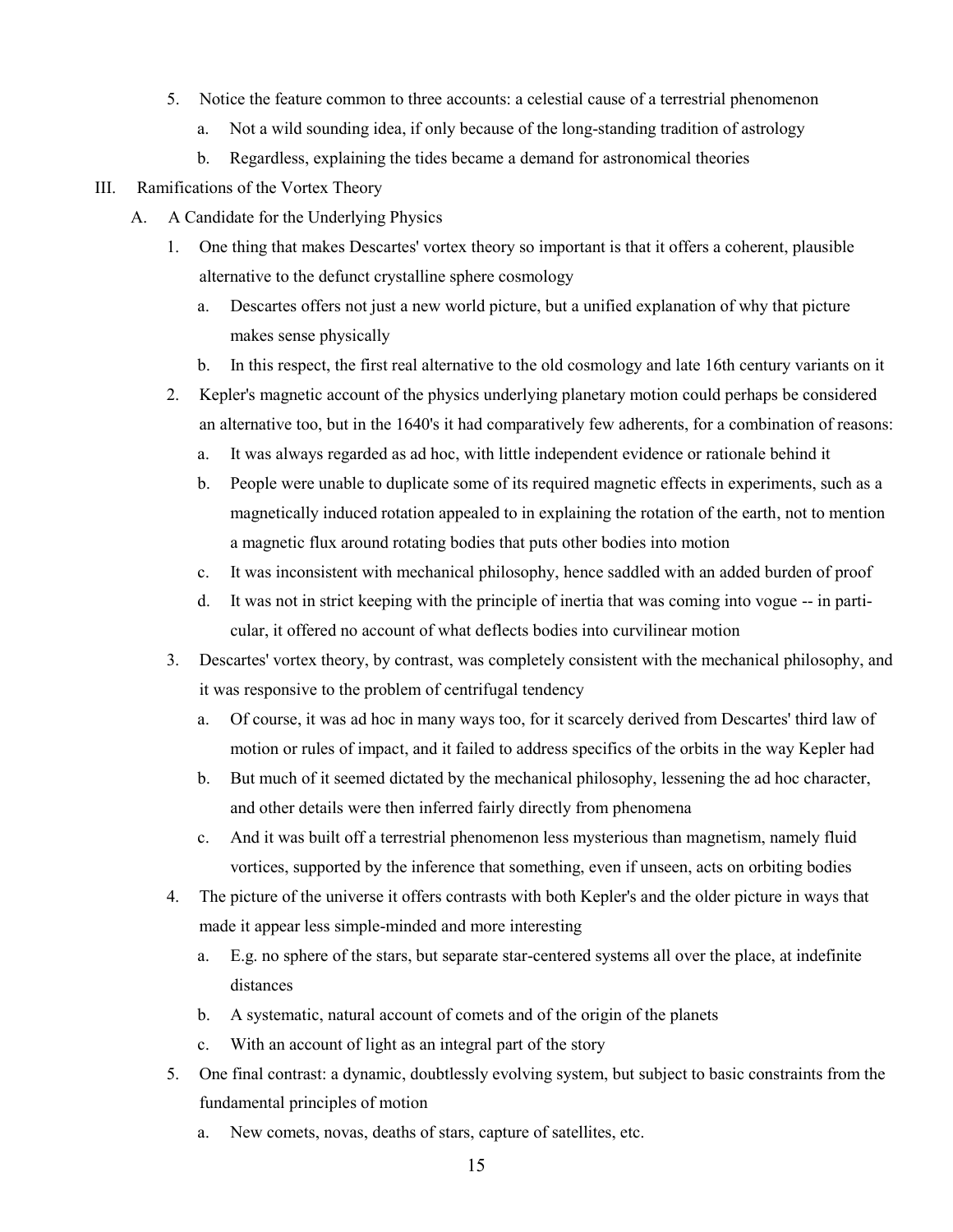- b. Much more consistent with what was being learned than the old perfect static system was
- c. But still compatible with the perfection and immutability of God
- B. An Attempt to End the Issue of Copernicanism
	- 1. In the same spirit as Kepler in the *Apologia* and *Astronomia Nova*, Descartes recognized the obligation of any account of the physics underlying the planetary system to resolve the issue of the chief world systems
		- a. Descartes himself was a Copernican, as *Le Monde* makes clear
		- b. But he was also a devout Catholic, and hence for political reasons, if no other, he was in need of a solution that the Church would not object to
	- 2. He joins others in rejecting the Ptolemaic system simply because it does not accord with (telescopically) observed phase phenomena, especially Venus
		- a. Note that he takes the trouble to distinguish, with empirical arguments, between bodies that give off their own light and those that give off only reflected light
		- b. Thus a new basis for distinguishing planets from stars and grouping the sun with the stars
	- 3. Descartes' argument against Tychonic system grants that it yields same relative position predictions, but claims that it must in fact attribute "more motion" to the earth [38, 39]
		- a. Motion here means displacement relative to contiguous elements [II, 25]
		- b. Diurnal motion of heavens entails relative motion at interface with earth, and because latter so much smaller, more proper to conclude that it moves
		- c. Since other planets are carried around the sun by fluid motion, Tychonic would have to postulate some remarkable action by which the earth is separated from fluid motion, implying it is moving even more with respect to the fluid surrounding it
	- 4. Descartes' argument for the Copernican initially holds that it is simpler and clearer, but he subsequently supports this claim with the simplicity of the vortex (and vortex within vortex) picture [Figures IV and V]
		- a. This picture is simple compared to how vortices must work in the Tychonic system, where have primary vortex around earth and secondary around sun, extending past Earth
		- b. Not to mention the fact that the inner planets move in the opposite direction from the outer!
		- c. An anti-Tychonic line more forceful than the one Descartes chooses to present
	- 5. Descartes' solution for the Church: earth does not really move at all, in the strict sense, for no relative displacement between it and the fluid contiguous to it either in rotation or revolution, and hence no violation of Scripture [95]
		- a. Motion e.g. from the point of view of observers outside the solar system
		- b. But this is compatible with the Scriptures, for only the strict sense of motion is relevant to them
		- c. {Scholars disagree about whether Descartes himself took this solution seriously or thought of it as a mere subterfuge}